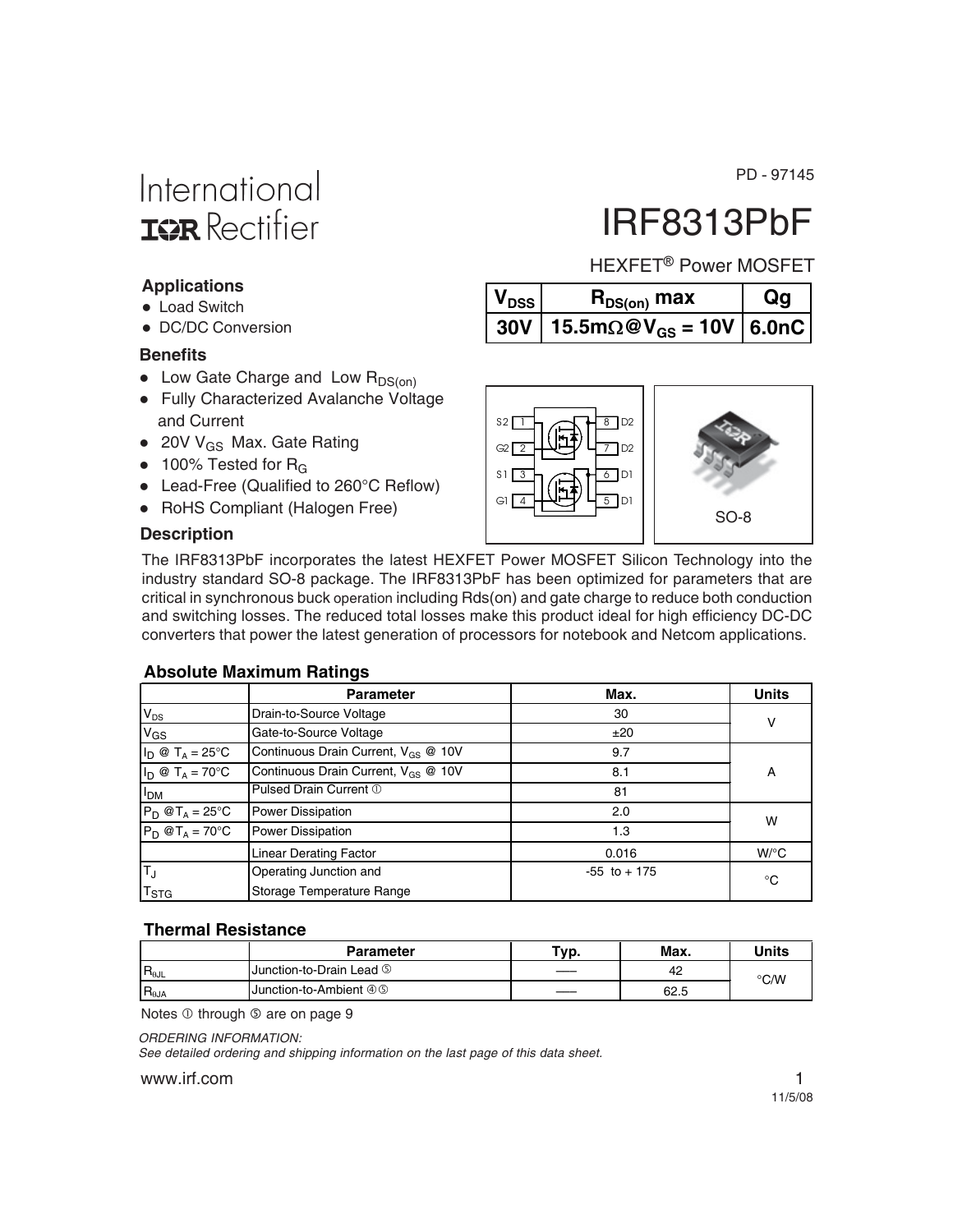# International<br>**IGR** Rectifier

|                                                                                   | <b>Parameter</b>                     | Min. | Typ.   | Max.    | <b>Units</b>         | <b>Conditions</b>                                     |              |
|-----------------------------------------------------------------------------------|--------------------------------------|------|--------|---------|----------------------|-------------------------------------------------------|--------------|
| BV <sub>DSS</sub>                                                                 | Drain-to-Source Breakdown Voltage    | 30   |        |         | V                    | $V_{GS} = 0V$ , $I_D = 250 \mu A$                     |              |
| ΔBV <sub>DSS</sub> /ΔT <sub>J</sub>                                               | Breakdown Voltage Temp. Coefficient  |      | 0.021  |         | $V$ <sup>o</sup> $C$ | Reference to 25 $^{\circ}$ C, $I_{D} = 1$ mA          |              |
| $R_{DS(on)}$                                                                      | Static Drain-to-Source On-Resistance |      | 12.5   | 15.5    | $m\Omega$            | $V_{GS} = 10V, I_D = 9.7A$ 3                          |              |
|                                                                                   |                                      |      | 18.6   | 21.6    |                      | $V_{GS} = 4.5V$ , $I_D = 8.0A$ 3                      |              |
| $V_{GS(th)}$                                                                      | Gate Threshold Voltage               | 1.35 | 1.80   | 2.35    | v                    | $V_{DS} = V_{GS}$ , $I_D = 25 \mu A$                  |              |
| $\Delta V_{GS(th)}$                                                               | Gate Threshold Voltage Coefficient   |      | $-6.0$ |         | mV/°C                |                                                       |              |
| <b>I</b> <sub>DSS</sub>                                                           | Drain-to-Source Leakage Current      |      |        | 1.0     | μA                   | $V_{DS} = 24V, V_{GS} = 0V$                           |              |
|                                                                                   |                                      |      |        | 150     |                      | $V_{DS}$ = 24V, $V_{GS}$ = 0V, T <sub>J</sub> = 125°C |              |
| l <sub>GSS</sub>                                                                  | Gate-to-Source Forward Leakage       |      |        | 100     | nA                   | $V_{GS} = 20V$                                        |              |
|                                                                                   | Gate-to-Source Reverse Leakage       |      |        | $-100$  |                      | $V_{GS} = -20V$                                       |              |
| gfs                                                                               | <b>Forward Transconductance</b>      | 23   |        |         | S                    | $V_{DS}$ = 15V, $I_D$ = 8.0A                          |              |
| $\mathsf{Q}_{\mathsf{g}}$                                                         | <b>Total Gate Charge</b>             |      | 6.0    | $9.0\,$ |                      |                                                       |              |
| $\mathsf{Q}_{\underline{\mathsf{q}\underline{\mathsf{s}}}\underline{\mathsf{1}}}$ | Pre-Vth Gate-to-Source Charge        |      | 1.5    |         |                      | $V_{DS}$ = 15V<br>$V_{GS} = 4.5V$<br>$I_D = 8.0A$     |              |
| $Q_{gs2}$                                                                         | Post-Vth Gate-to-Source Charge       |      | 0.9    |         | nC                   |                                                       |              |
| $Q_{qd}$                                                                          | Gate-to-Drain Charge                 |      | 2.2    |         |                      |                                                       |              |
| $Q_{\underline{\text{godr}}}$                                                     | Gate Charge Overdrive                |      | 1.4    |         |                      | See Figs. 17a & 17b                                   |              |
| $\mathsf{Q}_\mathsf{sw}$                                                          | Switch Charge $(Q_{qs2} + Q_{qd})$   |      | 2.9    |         |                      |                                                       |              |
| $\mathsf{Q}_{\underline{\text{oss}}}$                                             | Output Charge                        |      | 3.8    |         | nC                   | $V_{DS} = 16V, V_{GS} = 0V$                           |              |
| $R_{g}$                                                                           | Gate Resistance                      |      | 2.2    | 3.6     | Ω                    |                                                       |              |
| $\mathsf{t}_{\mathsf{d}(\mathsf{on})}$                                            | Turn-On Delay Time                   |      | 8.3    |         |                      | $V_{DD}$ = 15V, $V_{GS}$ = 4.5V                       |              |
| $t_r$                                                                             | <b>Rise Time</b>                     |      | 9.9    |         | ns                   | $I_D = 8.0A$                                          |              |
| $t_{d(off)}$                                                                      | Turn-Off Delay Time                  |      | 8.5    |         |                      | $R_G = 1.8\Omega$                                     |              |
| $t_f$                                                                             | <b>Fall Time</b>                     |      | 4.2    |         |                      | See Fig. 15a & 15b                                    |              |
| $\mathbf{C}_{\text{iss}}$                                                         | Input Capacitance                    |      | 760    |         |                      | $V_{GS} = 0V$                                         |              |
| $C_{\underline{oss}}$                                                             | Output Capacitance                   |      | 172    |         | pF                   | $V_{DS} = 15V$                                        |              |
| $\mathbf{C}_{\text{rss}}$                                                         | <b>Reverse Transfer Capacitance</b>  |      | 87     |         |                      | $f = 1.0$ MHz                                         |              |
|                                                                                   | <b>Avalanche Characteristics</b>     |      |        |         |                      |                                                       |              |
|                                                                                   | Parameter                            |      |        | Typ.    |                      | Max.                                                  | <b>Units</b> |
| $E_{AS}$                                                                          | Single Pulse Avalanche Energy 2      |      |        |         |                      | 46                                                    | mJ           |
| $I_{AR}$                                                                          | Avalanche Current 1                  |      |        |         |                      | 8.0                                                   | Α            |
| <b>Diode Characteristics</b>                                                      |                                      |      |        |         |                      |                                                       |              |

#### Static @ T<sub>J</sub> = 25°C (unless otherwise specified)

|             | <b>Parameter</b>             | Min.                                                                 | Typ. |             | <b>Max. Unitsl</b> | <b>Conditions</b>                                                        |                  |
|-------------|------------------------------|----------------------------------------------------------------------|------|-------------|--------------------|--------------------------------------------------------------------------|------------------|
| $I_{\rm S}$ | Continuous Source Current    |                                                                      |      | 3.1         | A                  | MOSFET symbol                                                            |                  |
|             | (Body Diode)                 |                                                                      |      | showing the |                    |                                                                          |                  |
| $I_{SM}$    | <b>Pulsed Source Current</b> |                                                                      |      |             | 82                 | A                                                                        | integral reverse |
|             | (Body Diode) ①               |                                                                      |      |             |                    | p-n junction diode.                                                      |                  |
| $V_{SD}$    | Diode Forward Voltage        |                                                                      |      | 1.0         | ν                  | $T_{\rm J}$ = 25°C, $I_{\rm S}$ = 8.0A, $V_{\rm GS}$ = 0V $\circledcirc$ |                  |
| $t_{rr}$    | <b>Reverse Recovery Time</b> |                                                                      | 20   | 30          | ns                 | $T_{\text{J}} = 25^{\circ}C$ , $I_F = 8.0A$ , $V_{\text{DD}} = 15V$      |                  |
| $Q_{rr}$    | Reverse Recovery Charge      |                                                                      | 10   | 15          | пC                 | $di/dt = 100A/\mu s$ 3                                                   |                  |
| $t_{on}$    | Forward Turn-On Time         | Intrinsic turn-on time is negligible (turn-on is dominated by LS+LD) |      |             |                    |                                                                          |                  |
| റ           |                              |                                                                      |      |             |                    | www.irf.com                                                              |                  |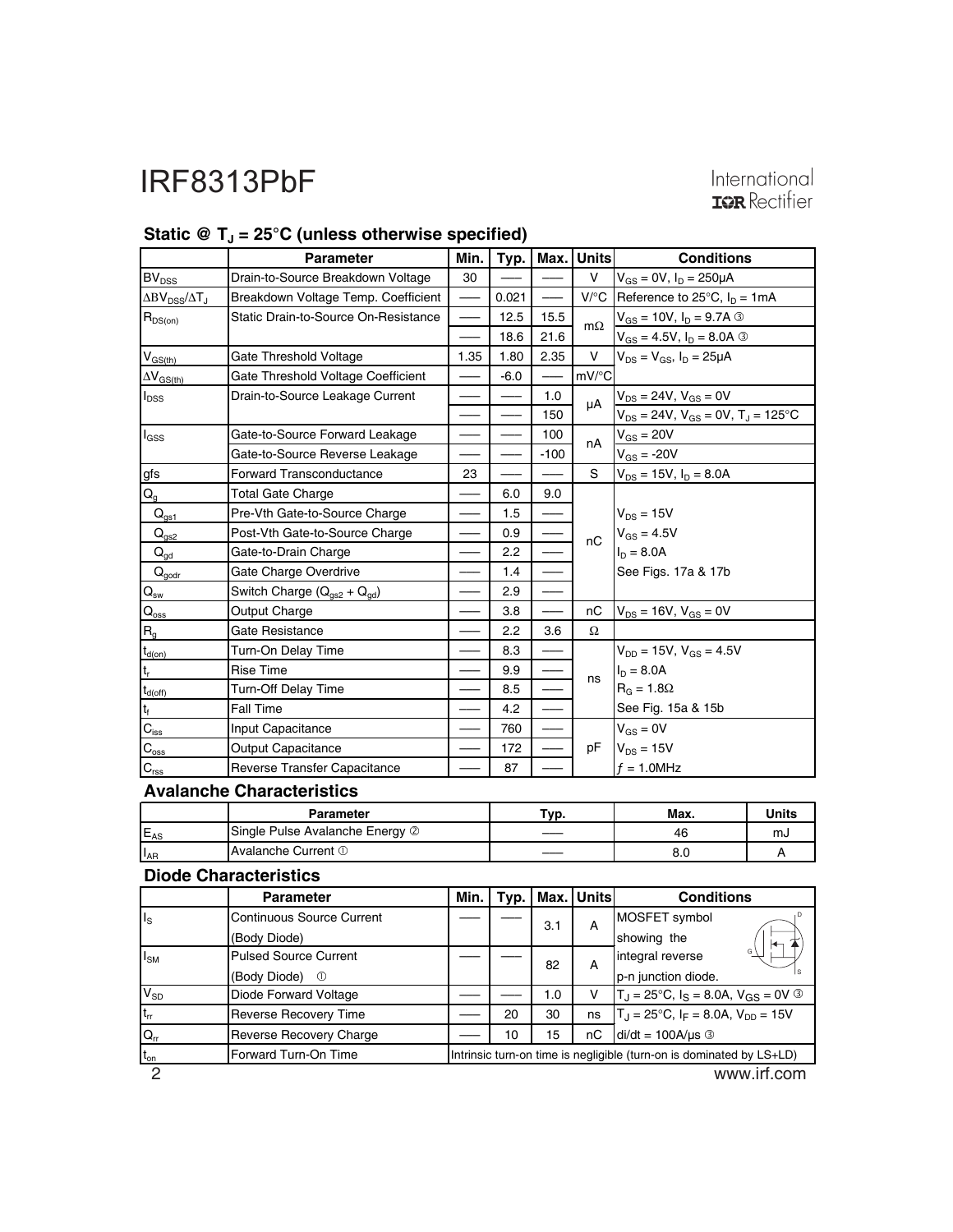#### International **IGR** Rectifier



**Fig 3.** Typical Transfer Characteristics



**Fig 1.** Typical Output Characteristics **Fig 2.** Typical Output Characteristics



**Fig 4.** Normalized On-Resistance vs. Temperature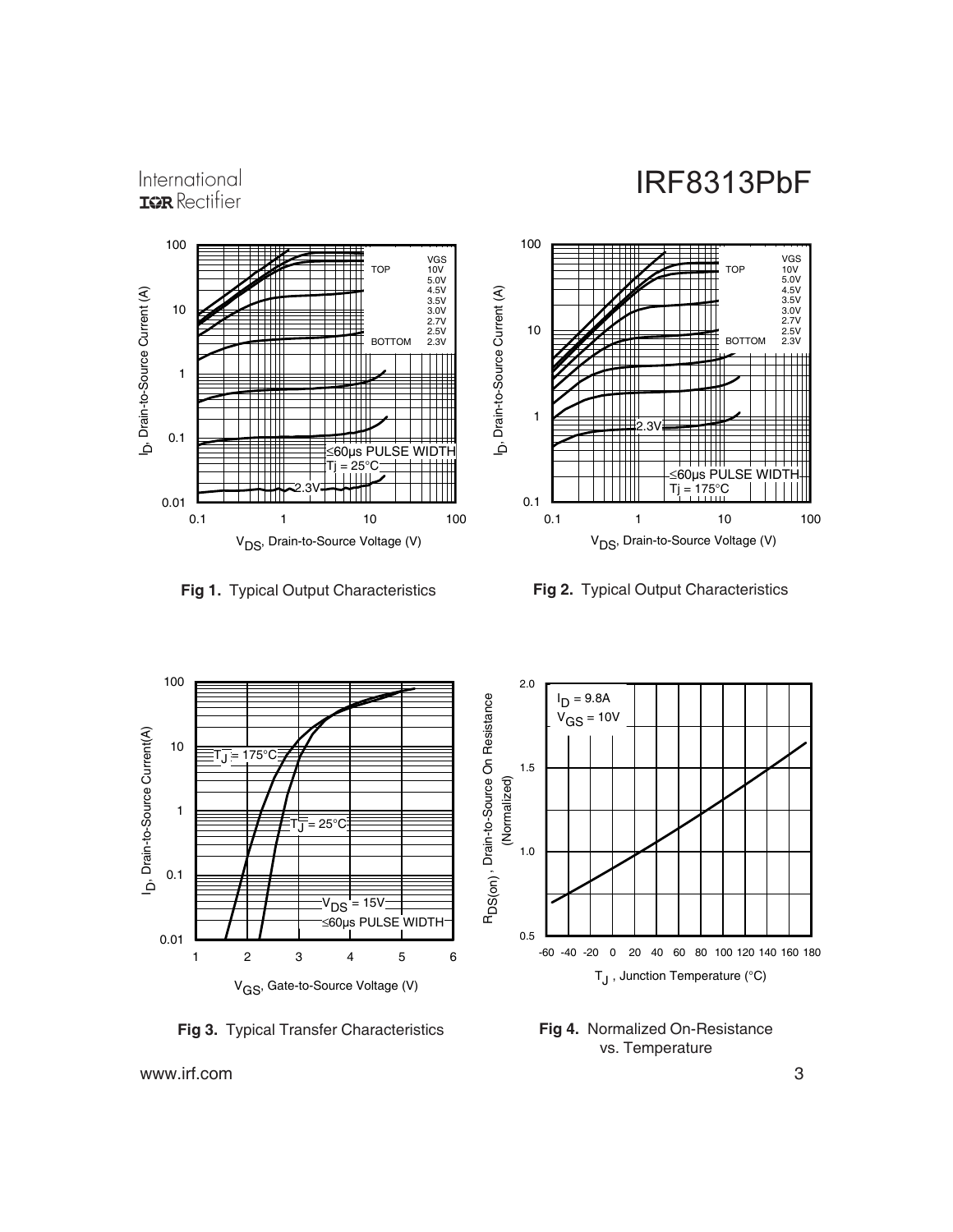International **IGR** Rectifier













**Fig 8.** Maximum Safe Operating Area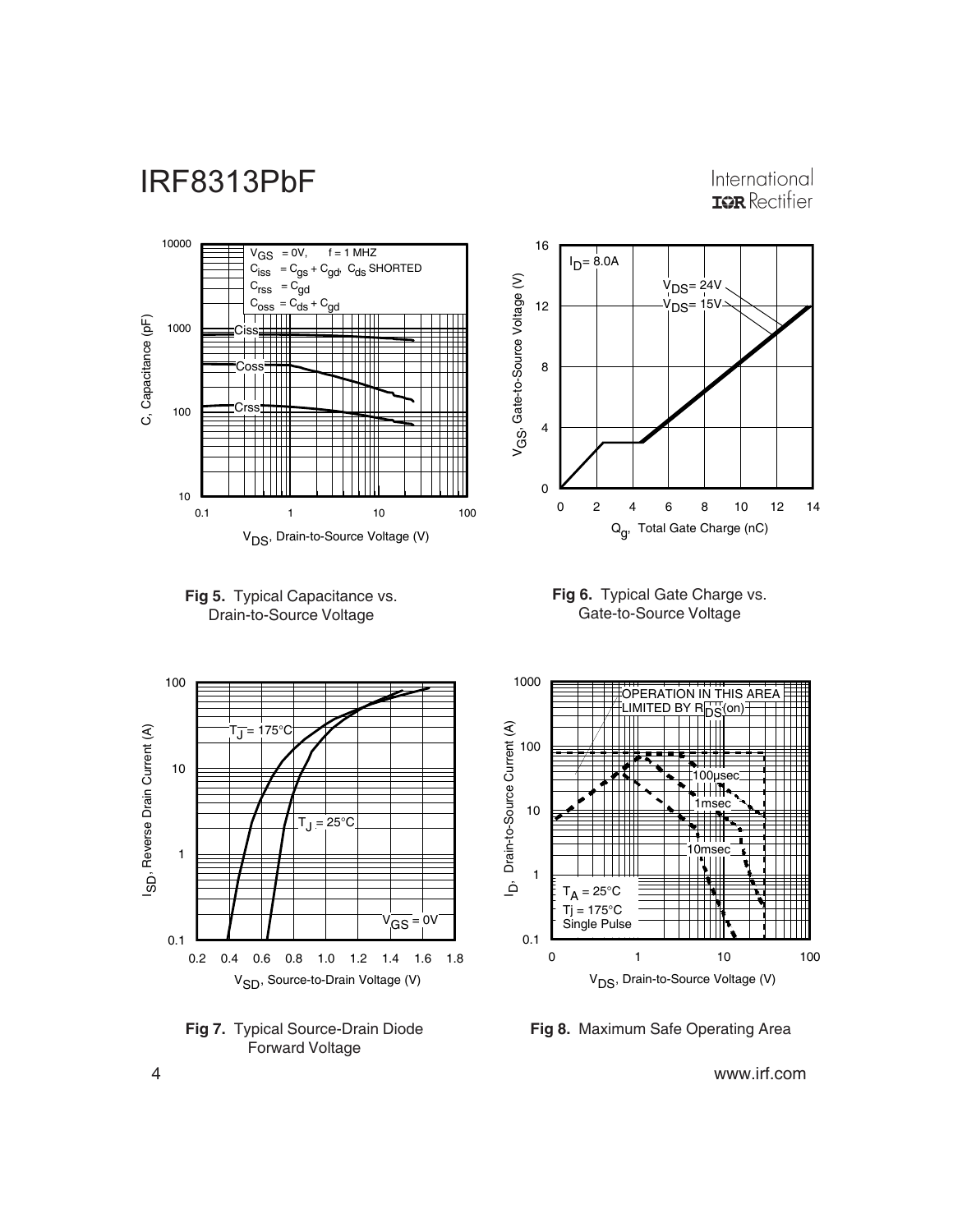#### International **IGR** Rectifier





**Fig 10.** Threshold Voltage vs. Temperature



**Fig 11.** Maximum Effective Transient Thermal Impedance, Junction-to-Ambient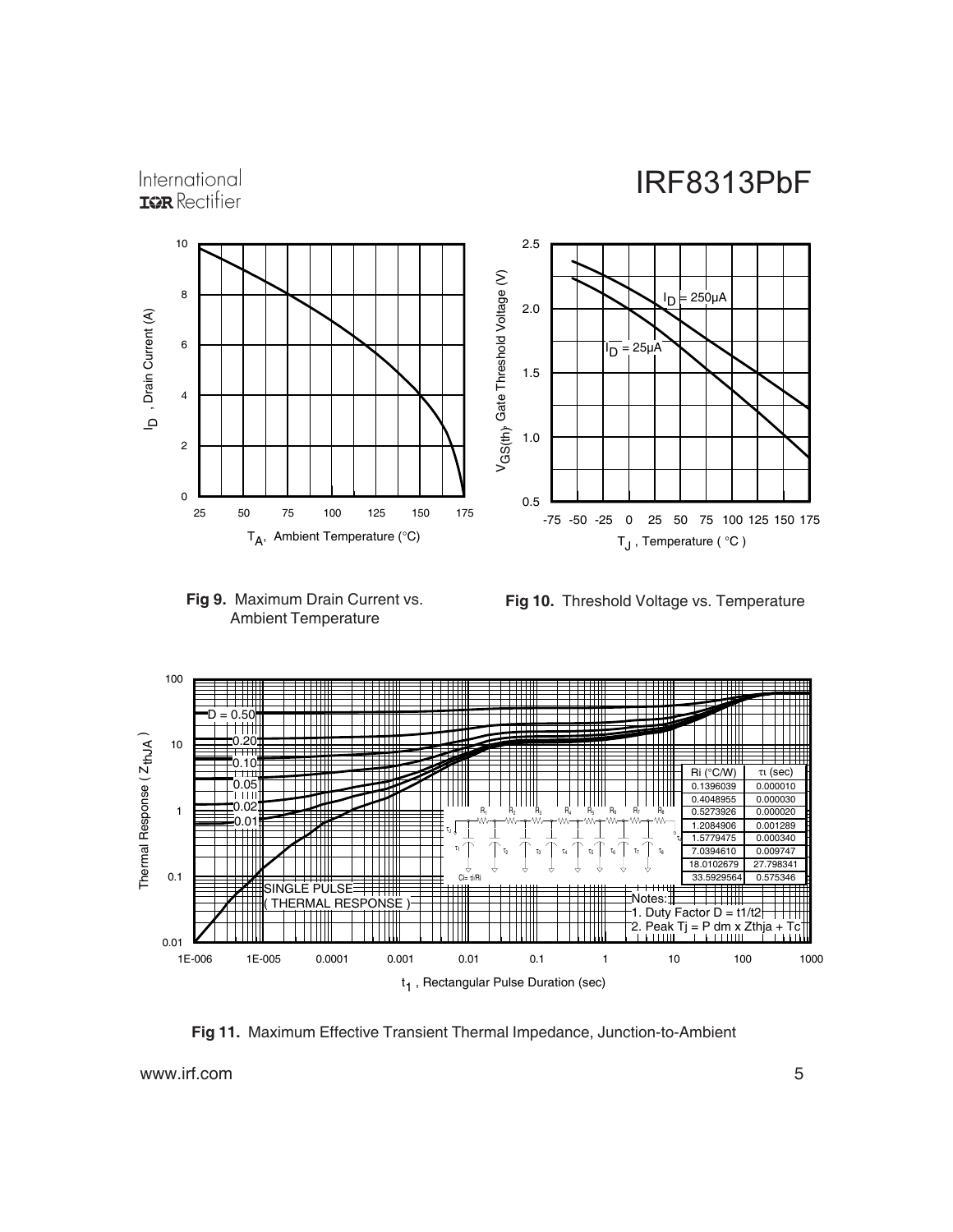#### International **IGR** Rectifier



**Fig 12.** On-Resistance vs. Gate Voltage



**Fig 14a.** Unclamped Inductive Test Circuit





**Fig 13.** Maximum Avalanche Energy vs. Drain Current



**Fig 14b.** Unclamped Inductive Waveforms



6 www.irf.com **Fig 15a.** Switching Time Test Circuit **Fig 15b.** Switching Time Waveforms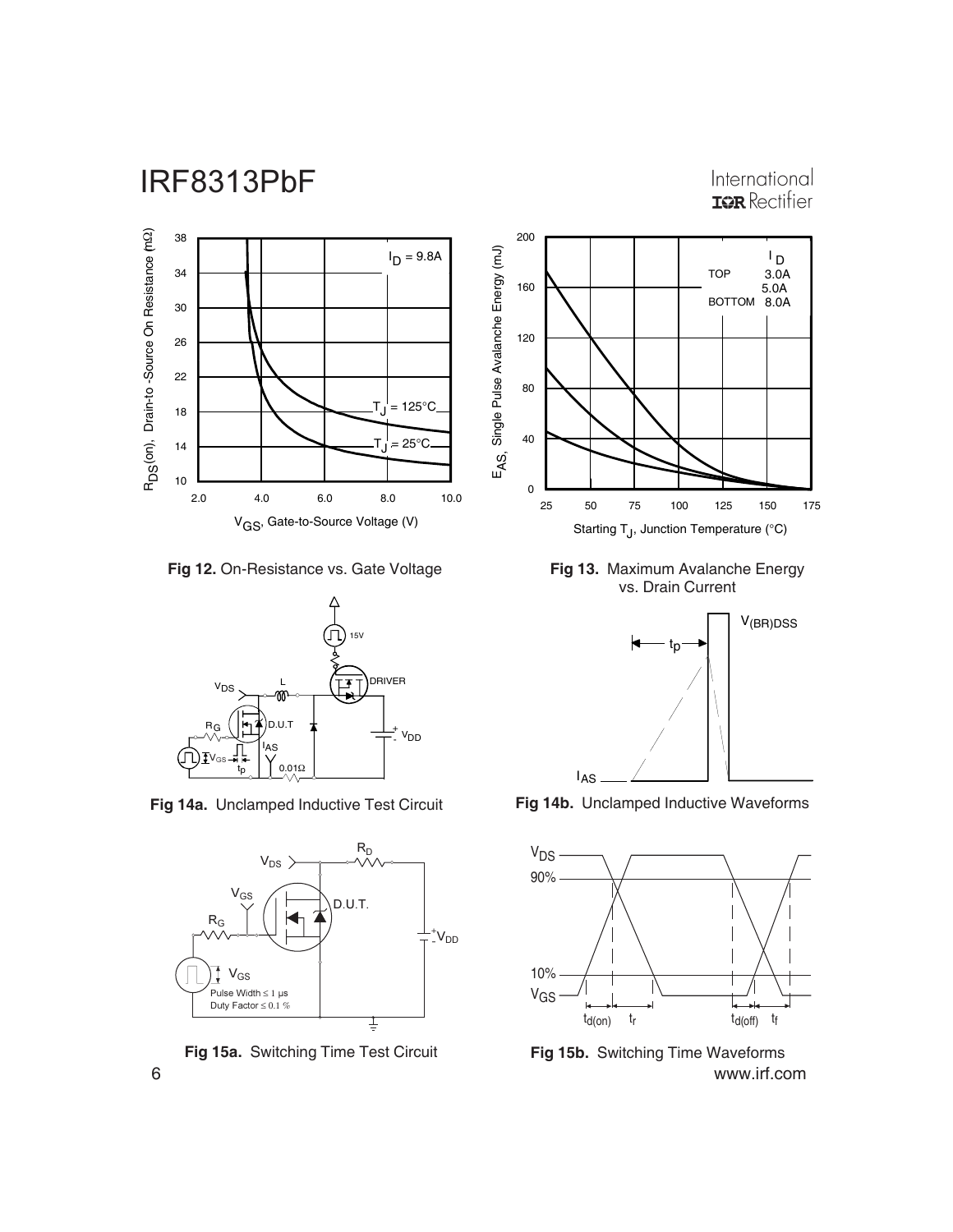#### International **IQR** Rectifier



Fig 16. Peak Diode Recovery dv/dt Test Circuit for N-Channel HEXFET<sup>®</sup> Power MOSFETs



**Fig 17a.** Gate Charge Test Circuit



**Fig 17b.** Gate Charge Waveform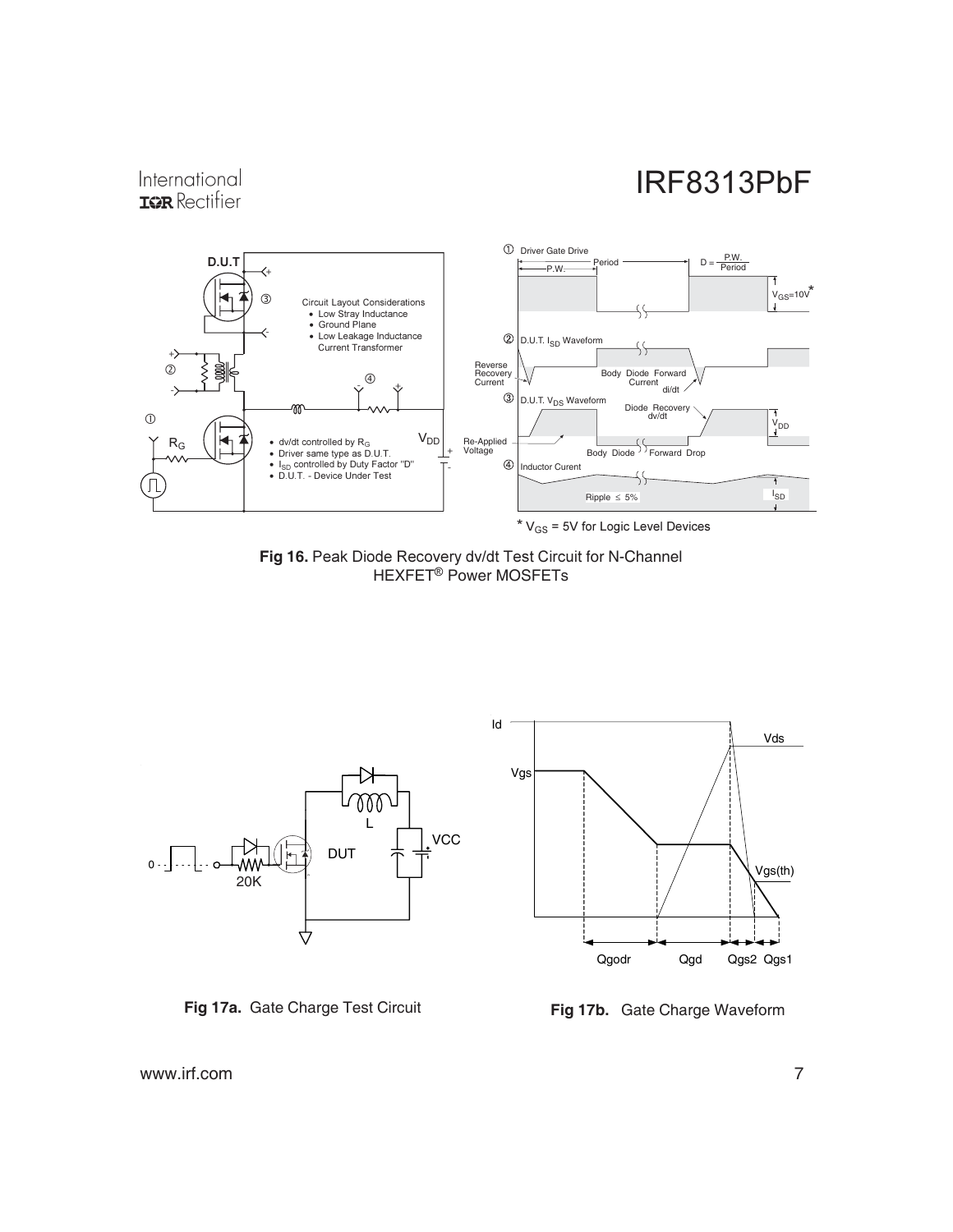### **IRF8313PbF SO-8 Package Outline**

Dimensions are shown in milimeters (inches)





International **TOR** Rectifier



FOOTPRINT



#### **SO-8 Part Marking Information**

4. OUTLINE CONFORMS TO JEDEC OUTLINE MS-012AA.

5 DIMENSION DOES NOT INCLUDE MOLD PROTRUSIONS. 6 DIMENSION DOES NOT INCLUDE MOLD PROTRUSIONS. MOLD PROTRUSIONS NOT TO EXCEED 0.25 [.010]. 7 DIMENSION IS THE LENGTH OF LEAD FOR SOLDERING TO

MOLD PROTRUSIONS NOT TO EXCEED 0.15 [.006].

3. DIMENSIONS ARE SHOWN IN MILLIMETERS [INCHES].

2. CONTROLLING DIMENSION: MILLIMETER

1. DIMENSIONING & TOLERANCING PER ASME Y14.5M-1994.

NOTES:

A SUBSTRATE.

EXAMPLE: THIS IS AN IRF7101 (MOSFET)



Note: For the most current drawing please refer to IR website at http://www.irf.com/package/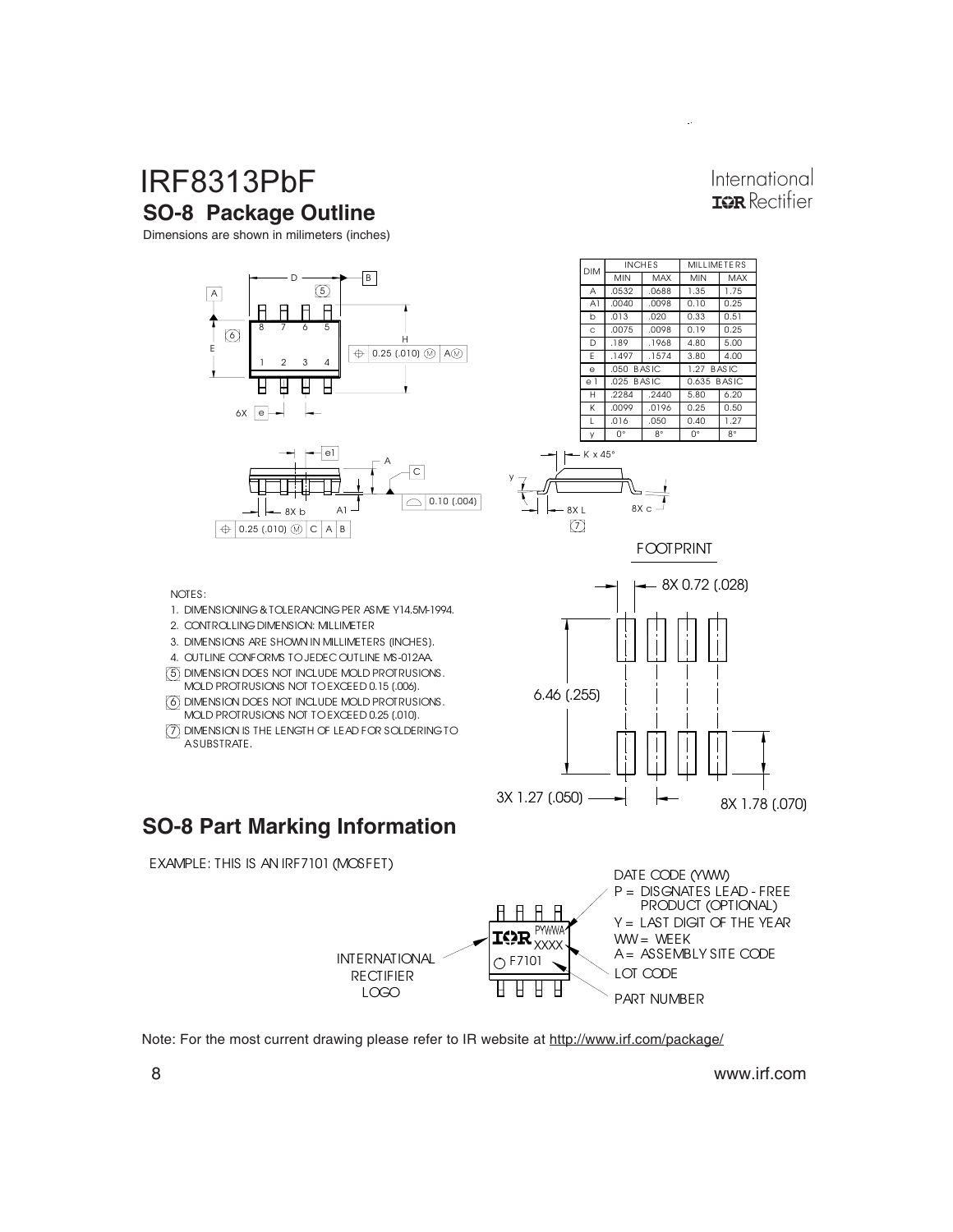International **IOR** Rectifier

### **SO-8 Tape and Reel**

Dimensions are shown in milimeters (inches)



1. CONTROLLING DIMENSION : MILLIMETER. 2. OUTLINE CONFORMS TO EIA-481 & EIA-541.

#### Notes:

- Repetitive rating; pulse width limited by max. junction temperature.

- © Starting T<sub>J</sub> = 25°C, L = 1.43mH, R<sub>G</sub> = 25Ω, I<sub>AS</sub> = 8.0A.
- $\textcircled{3}$  Pulse width  $\leq 400$ µs; duty cycle  $\leq 2\%$ .
- When mounted on 1 inch square copper board.
- $\textcircled{s}$  R<sub> $\theta$ </sub> is measured at T<sub>J</sub> of approximately 90°C.

Note: For the most current drawing please refer to IR website at http://www.irf.com/package/